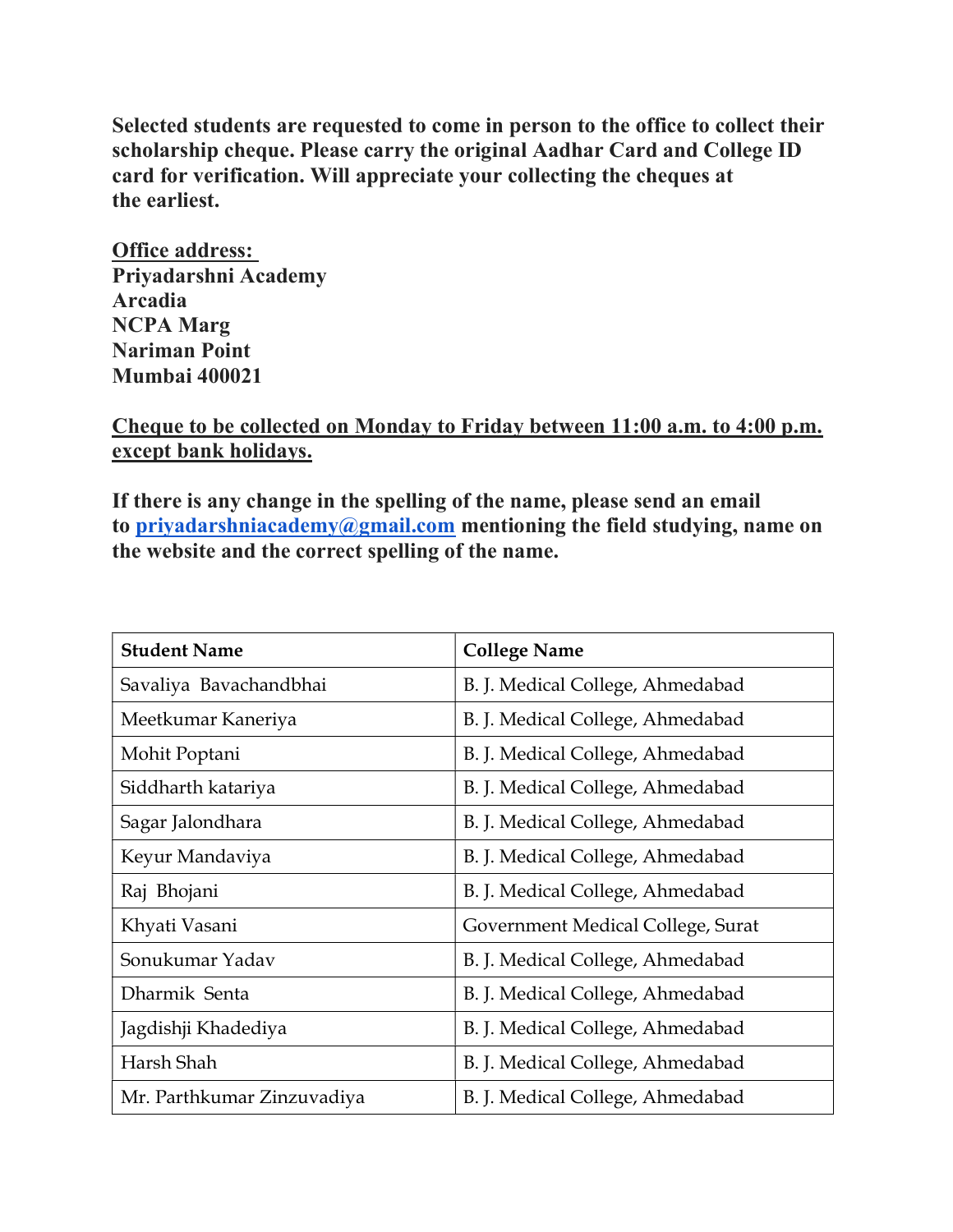| Digvijay Vaghela   | B. J. Medical College, Ahmedabad                                     |
|--------------------|----------------------------------------------------------------------|
| Maitrikumar Gelot  | B. J. Medical College, Ahmedabad                                     |
| Yatin Muchhal      | B. J. Medical College, Ahmedabad                                     |
| Jagdish Chauhan    | B. J. Medical College, Ahmedabad                                     |
| Chinmay Mungale    | Datta Meghe College of Engineering                                   |
| Digantkumar Jasani | Parul Institute of Business Administration                           |
| Pawan Mishra       | Datta Meghe College of Engineering, Navi<br>Mumbai                   |
| Sunny Kumar        | University Institute of Engg. Mohali                                 |
| Krunal Jani        | L. D. College of Engineering, Ahmedabad                              |
| Dhru Vagadiya      | L. D. College of Engineering, Ahmedabad                              |
| Harsh Kyada        | L. D. College of Engineering, Ahmedabad                              |
| Jeetkumar Khanpara | L. D. College of Engineering, Ahmedabad                              |
| Poonam Patel       | L. D. College of Engineering, Ahmedabad                              |
| Gautam Patel       | L. D. College of Engineering, Ahmedabad                              |
| Jaydipsingh Rathod | Birla Vishvakarma Mahavidyalaya -<br><b>BVMGIA</b>                   |
| Darshan Parmar     | Dwarkadas J. Sanghvi College of                                      |
|                    | Engineering                                                          |
| Kishan Ghelani     | L. D. College of Engineering, Ahmedabad                              |
| Zalak Lakhani      | L. D. College of Engineering, Ahmedabad                              |
| Axay Ghoghari      | School of Engineering and applied science<br>Ahmedabad Universitv    |
| Devendra Ghori     | Laxmi Institute of Technology Sarigam<br>Valsad                      |
| Dharmik Shiroya    | L. D. College of Engineering, Ahmedabad                              |
| Palakben Kakadiya  | Government Engineering College,<br>Gandhinagar                       |
| Disha Malaviya     | L. D. College of Engineering, Ahmedabad                              |
| Dixitbhai Desai    | L. D. College of Engineering, Ahmedabad                              |
| Prince Surani      | Birla Vishvakarma Mahavidyalaya<br><b>Engineering College, Anand</b> |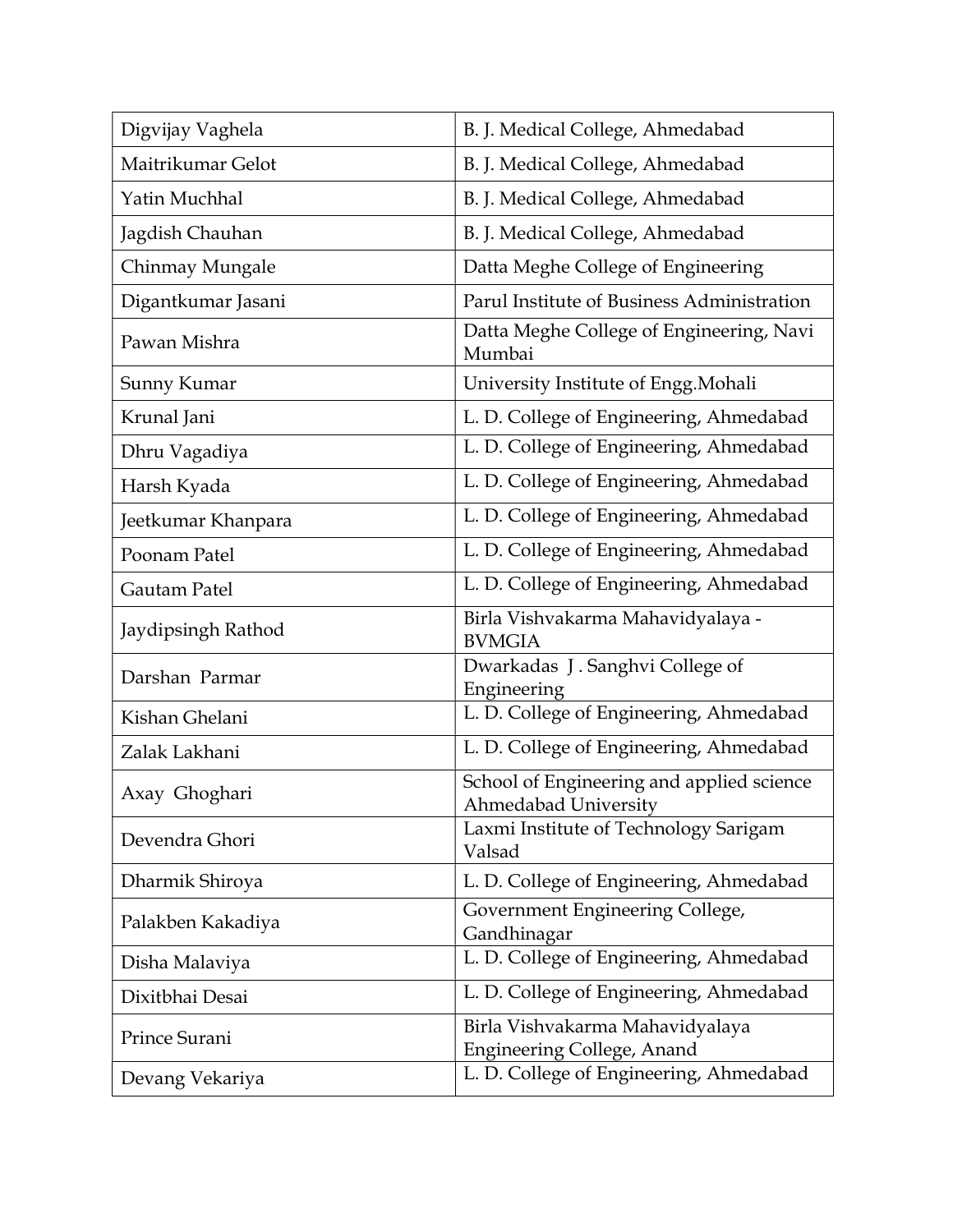| Sagar Hirapara       | L. D. College of Engineering, Ahmedabad                                        |
|----------------------|--------------------------------------------------------------------------------|
| <b>Vivek Patel</b>   | L. D. College of Engineering, Ahmedabad                                        |
| Pranay Kansara       | L. D. College of Engineering, Ahmedabad                                        |
| Shubham Patil        | Dr. Babasaheb Ambedkar Technological<br>University, Raigad                     |
| Ruchit Moradiya      | L. D. College of Engineering, Ahmedabad                                        |
| Uday Talaviya        | L. D. College of Engineering, Ahmedabad                                        |
| Shubham Sutariya     | L. D. College of Engineering, Ahmedabad                                        |
| Akshay Sangani       | L. D. College of Engineering, Ahmedabad                                        |
| Priti Wagaralkar     | Vasantadada patil Pratishthan's College of<br><b>Engineering and visa Arts</b> |
| Dhaval Umaretiya     | L. D. College of Engineering, Ahmedabad                                        |
| Kelin Sanghani       | L. D. College of Engineering, Ahmedabad                                        |
| Divyesh Kanpuriya    | L. D. College of Engineering, Ahmedabad                                        |
| Akashkumar Savaliya  | L. D. College of Engineering, Ahmedabad                                        |
| Harshil Virani       | L. D. College of Engineering, Ahmedabad                                        |
| Jaykumar Maniya      | L. D. College of Engineering, Ahmedabad                                        |
| Shubham Makani       | L J Institute of Engineering & Technology<br>Ahmedabad                         |
| Chandresh Kathiriya  | L. D. College of Engineering, Ahmedabad                                        |
| Jenil Bagadiya       | School of Engineering and applied Science<br><b>Ahmedabad University</b>       |
| Neel Saspara         | L. D. College of Engineering, Ahmedabad                                        |
| Abhaykumar Markana   | L. D. College of Engineering, Ahmedabad                                        |
| Kevalkumar Savsaviya | L. D. College of Engineering, Ahmedabad                                        |
| Aushik Viradiya      | L. D. College of Engineering, Ahmedabad                                        |
| <b>Vishal Nasit</b>  | L. D. College of Engineering, Ahmedabad                                        |
| Himanshu Solanki     | L. D. College of Engineering, Ahmedabad                                        |
| Miralben Kunapara    | Government Engineering College,<br>Gandhinagar                                 |
| Hardik Nakrani       | L. D. College of Engineering, Ahmedabad                                        |
| Urvish Rupareliya    | L. D. College of Engineering, Ahmedabad                                        |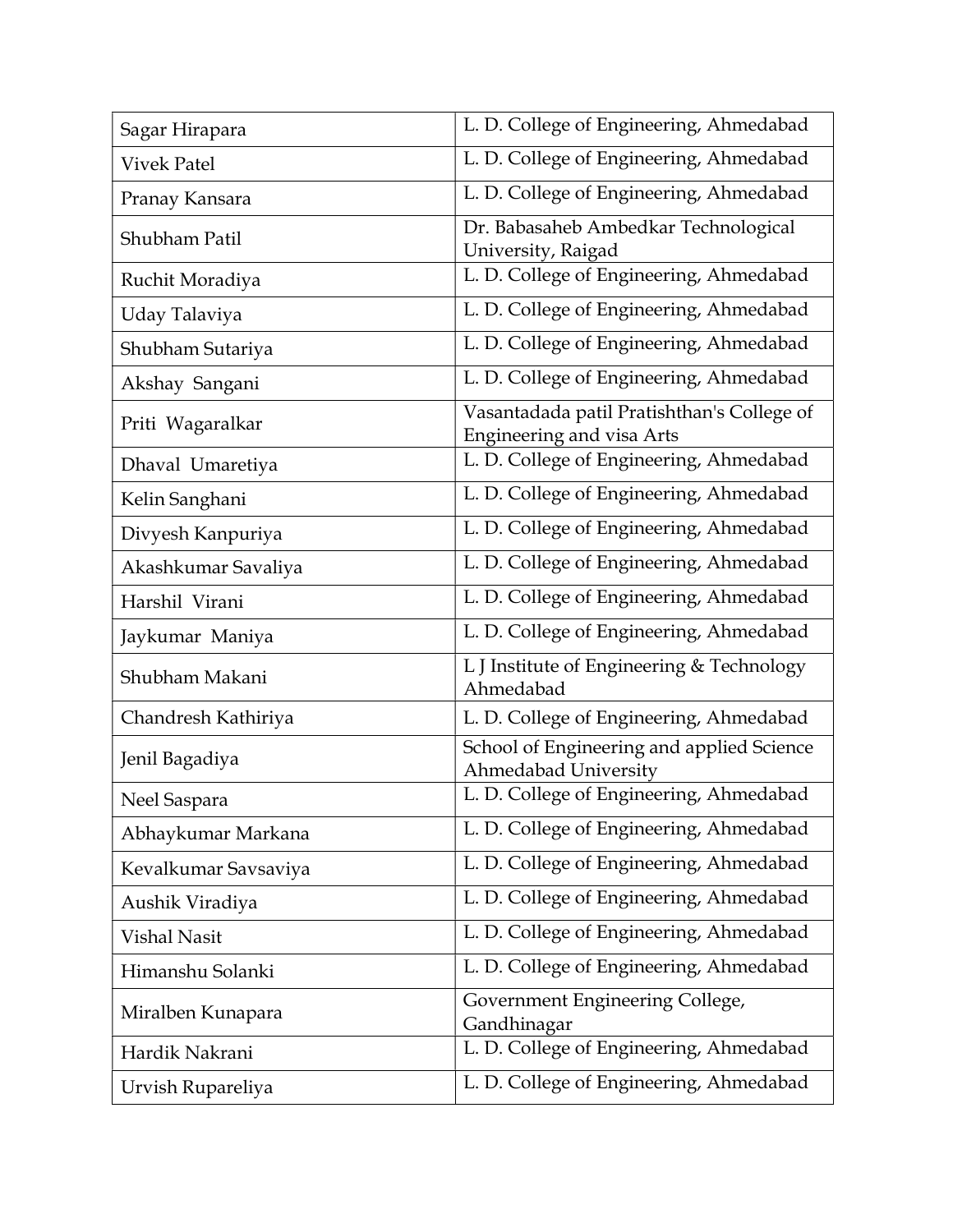| Bhavik Akbari                       | L. D. College of Engineering, Ahmedabad                       |
|-------------------------------------|---------------------------------------------------------------|
| Vishalbhai Baraiya                  | L. D. College of Engineering, Ahmedabad                       |
| Sanket Atara                        | L. D. College of Engineering, Ahmedabad                       |
| Rutvik Bhanderi                     | L. D. College of Engineering, Ahmedabad                       |
| Shweta Rathod                       | Bharati Vidyapeeth College of Engineering,<br>Navi Mumbai     |
| Ashish Kotadiya                     | L. D. College of Engineering, Ahmedabad                       |
| Yash Ramoliya                       | Birla Vishvakarma Mahavidyalaya -<br><b>BVMGIA</b>            |
| Kush Khant                          | L. D. College of Engineering, Ahmedabad                       |
| Baumik Gajera                       | L. D. College of Engineering, Ahmedabad                       |
| Sarthakkumar Gondaliya              | L. D. College of Engineering, Ahmedabad                       |
| Mrunali Sawant                      | Datta Meghe College Of Engineering, Navi<br>Mumbai            |
| Abhishek Radadiya                   | Birla vishwakarma Mahavidyalaya                               |
| Bhavik Jinjala                      | Sarvajanik College of Engineering and<br>Technology,<br>Surat |
| Akash Devani                        | Sarvajanik College of Engineering and<br>Technology, Surat    |
| Jay Mavani                          | L. D. College of Engineering, Ahmedabad                       |
| Kushalkumar Vaghasiya               | A D Patel Institute of Technology                             |
| Runali Gadhave                      | Yashoda Technical Sampus Faculty of<br>Pharmacy               |
| Mohilkumar Kothiya                  | L. D. College of Engineering, Ahmedabad                       |
| Bhaveshkumar Dadhaniya              | L. D. College of Engineering, Ahmedabad                       |
| Abhishek Padiya                     | K J Somaiya College of Engineering                            |
| Mohammed Wasim Abdul Raut<br>Shaikh | Y. B. Chavan College of Pharmacy,<br>Aurngabad                |
| Harsh Sangani                       | L. D. College of Engineering, Ahmedabad                       |
| Yash Bhadani                        | L. D. College of Engineering, Ahmedabad                       |
| Mohitkumar Vora                     | L J Institute of Engineering & Technology<br>Ahmedabad        |
| Ayush Khokhani                      | Birla Vishvakarma Mahavidyalaya -<br><b>BVMGIA</b>            |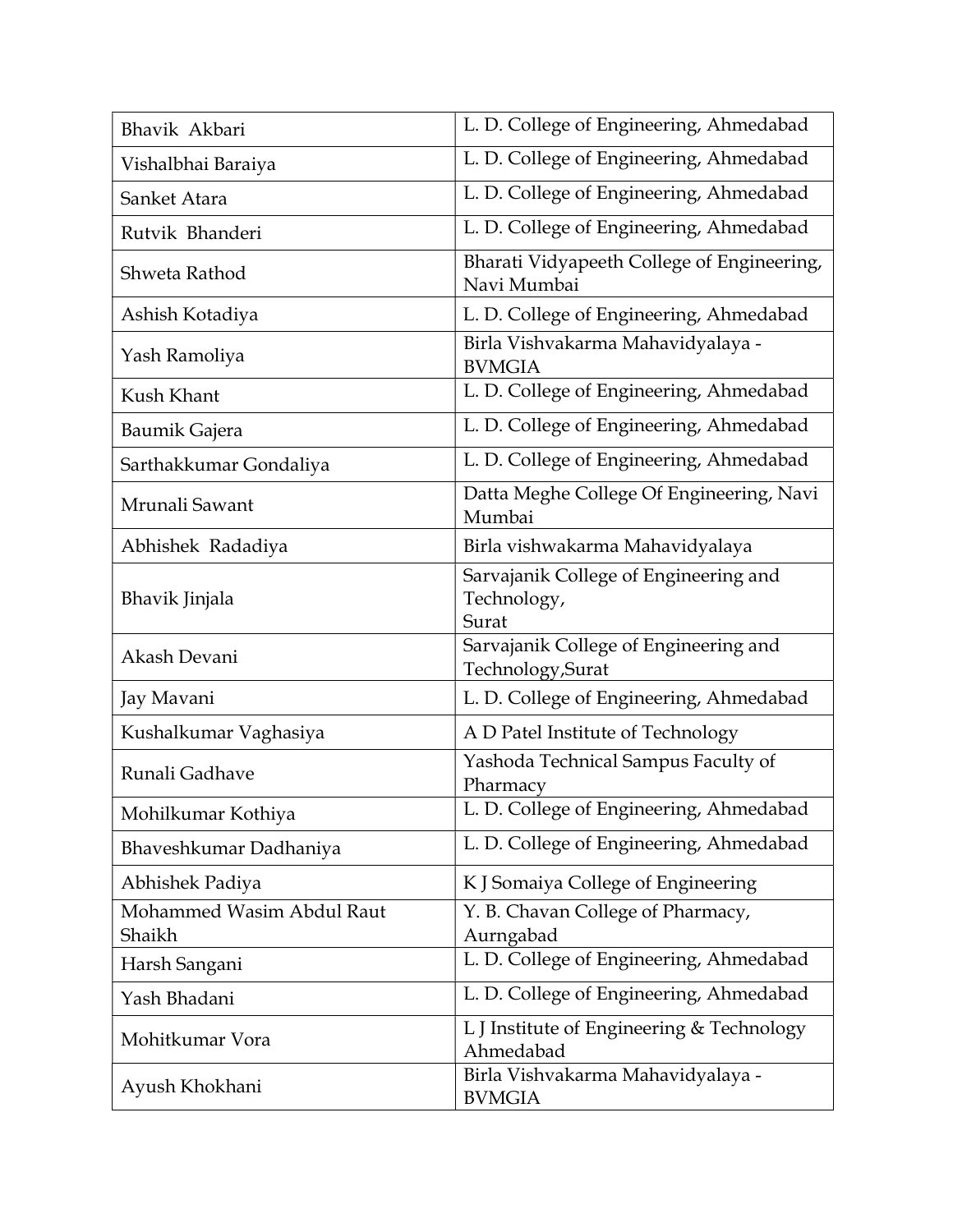| Komal Ribadiya        | Sarvodaya college of Computer science                                   |
|-----------------------|-------------------------------------------------------------------------|
| Sanket Gadhave        | MIT Academy of Engineering                                              |
| Vaishnavi Panchal     | Swargiya Lilawati Satish Awhad Pharmacy<br>College Khandgan, Nanded     |
| Kevin Kakadiya        | L. D. College of Engineering, Ahmedabad                                 |
| Nirali Poshiya        | District Institute of Education & Training<br>Ahmedabad                 |
| Smita Nayak           | K J Somaiya College of Engineering                                      |
| Meet Bhuva            | L. D. College of Engineering, Ahmedabad                                 |
| Moxa Patel            | District Institute of Education & Training<br>Ahmedabad                 |
| Alkeshbhai Rohit      | L. D. College of Engineering, Ahmedabad                                 |
| Balaji Mantri         | V.P.P. College of Engineering, Mumbai                                   |
| Manshiben Boricha     | Birla Vishvakarma Mahavidyalaya<br><b>Engineering College,</b><br>Anand |
| Dhruvin Vekariya      | L. D. College of Engineering, Ahmedabad                                 |
| Akshaykumar Mathukiya | GH Patel College of Engineering of<br>Technology                        |
| Parth Savani          | L. D. College of Engineering, Ahmedabad                                 |
| Aayush Gawai          | Datta Meghe College of Engineering                                      |
| Om Borad              | C. D. Pachchigar College of Homeopathic<br>Medicine & Hospital, Surat   |
| Milan Gondaliya       | L. D. College of Engineering, Ahmedabad                                 |
| Shrushti Nikam        | Datta Meghe College of Engineering                                      |
| Jatin Vala            | Birla Vishvakarma Mahavidyalaya<br><b>Engineering College,</b><br>Anand |
| Akash Chourasiya      | Government Polytechnic Mumbai                                           |
| Arjun Nikam           | Datta Meghe College of Engineering                                      |
| Mayank Pawar          | Bharati Vidyapeeth College of Engineering<br>Navi Mumbai                |
| Madhur Dhanawade      | Bharat College Of Engineering,<br>Badlapur                              |
| Akshay Hadawale       | Bharat College Of Engineering,<br>Badlapur                              |